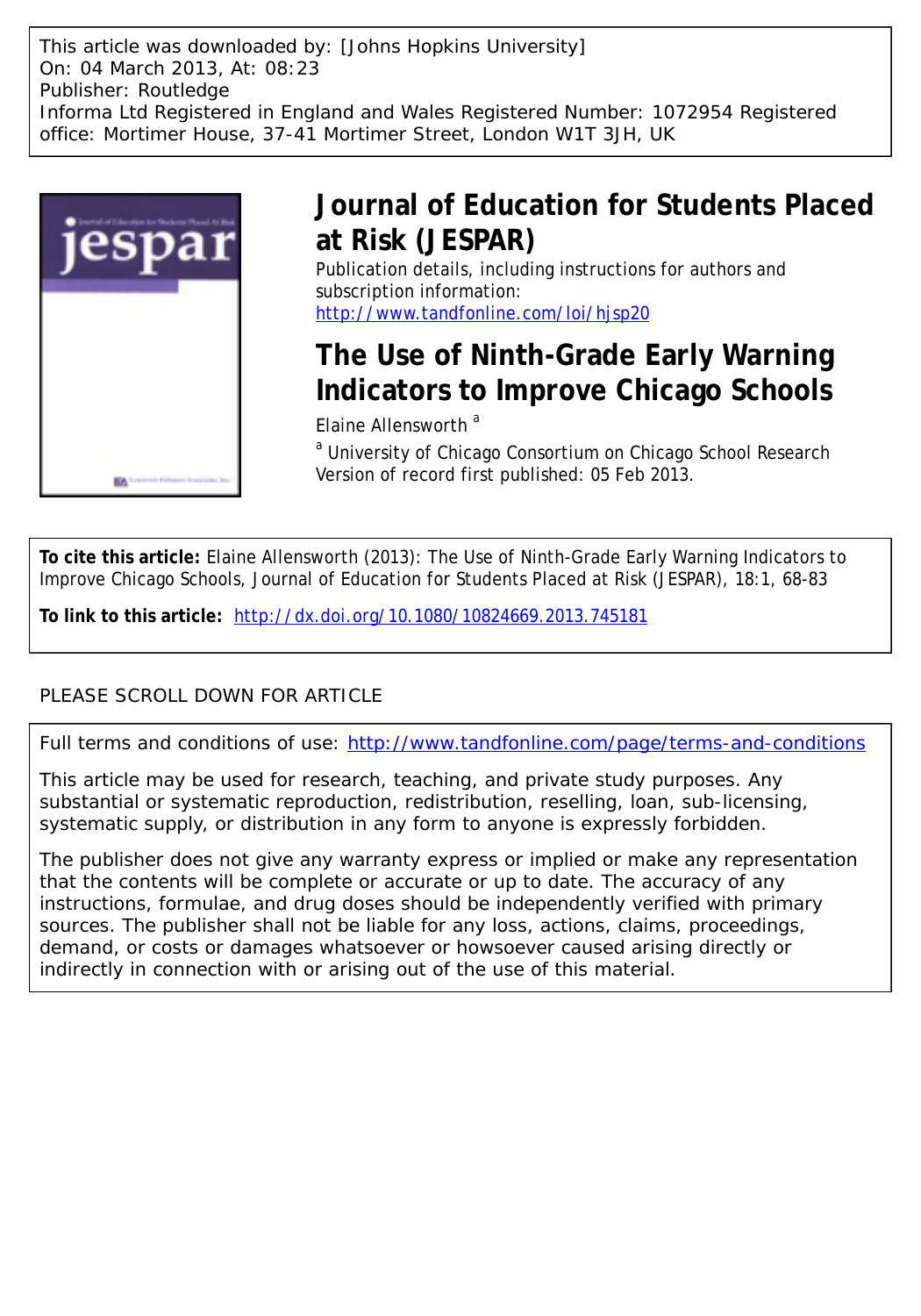

# The Use of Ninth-Grade Early Warning Indicators to Improve Chicago Schools

### Elaine Allensworth

 *University of Chicago Consortium on Chicago School Research* 

 Chicago has been in the forefront of the country in its use of 9th-grade indicators of dropout. Catalyzed by the development of the freshman on-track indicator and research around it, Chicago school administrators, central office personnel, and external partners have developed a number of mechanisms using 9th-grade indicators to stimulate school improvement. This article describes 3 ways in which early warning indicators are useful for improving student achievement: (a) focusing conversations and efforts on actionable problems; (b) identifying students for intervention; and (c) using indicator patterns to address low performance in a strategic way. Examples from high schools in Chicago suggest that knowledge of the on-track indicator and its use in district accountability were not enough to change practice. However, the availability of data tools that make it easy to act on information about on-track rates have changed the ways in which teachers and school staff interact with each other, students, and parents regarding improving student performance. The strategies they have developed with the data tools have provided a systematic focus to their efforts, which appears to be paying off in substantially improved ninth-grade achievement.

Ten years ago, addressing high school dropout rates seemed like an intractable problem. Research had shown that dropping out of school was a gradual process that resulted from a large array of factors throughout students' time in school. Family history, peers, health, mobility, neighborhood crime, and resources all played a role, as well as students' academic success and engagement throughout the primary, elementary, and middle grade years (Alexander, Entwisle, & Dauber, 2003; Finn, 1989; Rumburger, 2004; Rumberger & Larson, 1998). When one looks at dropping out that way, the problem appears almost unmanageable for schools. How could a high school monitor and address these factors that are external to schools, many of which affect students well before they enter ninth grade? In fact, with so many factors feeding into students' likelihood of leaving school, it was hard to know who was even at risk of dropping out. Research highlighted the fact that intervention was difficult because it was not possible to accurately predict who was at risk (Gleason & Dynarski, 2002).

Those were the days before wide access to student-level data systems. Now that educators can track students' progress through school, they have early warning indicators that are available, highly predictive of when students begin high school, and readily available to high school practitioners. Furthermore, the factors that are most directly tied to eventual graduation are also the

Correspondence should be addressed to Elaine Allensworth, University of Chicago Consortium on Chicago School Research, 1313 E. 60th Street, Chicago, IL 60637. E-mail: elainea@ccsr.uchicago.edu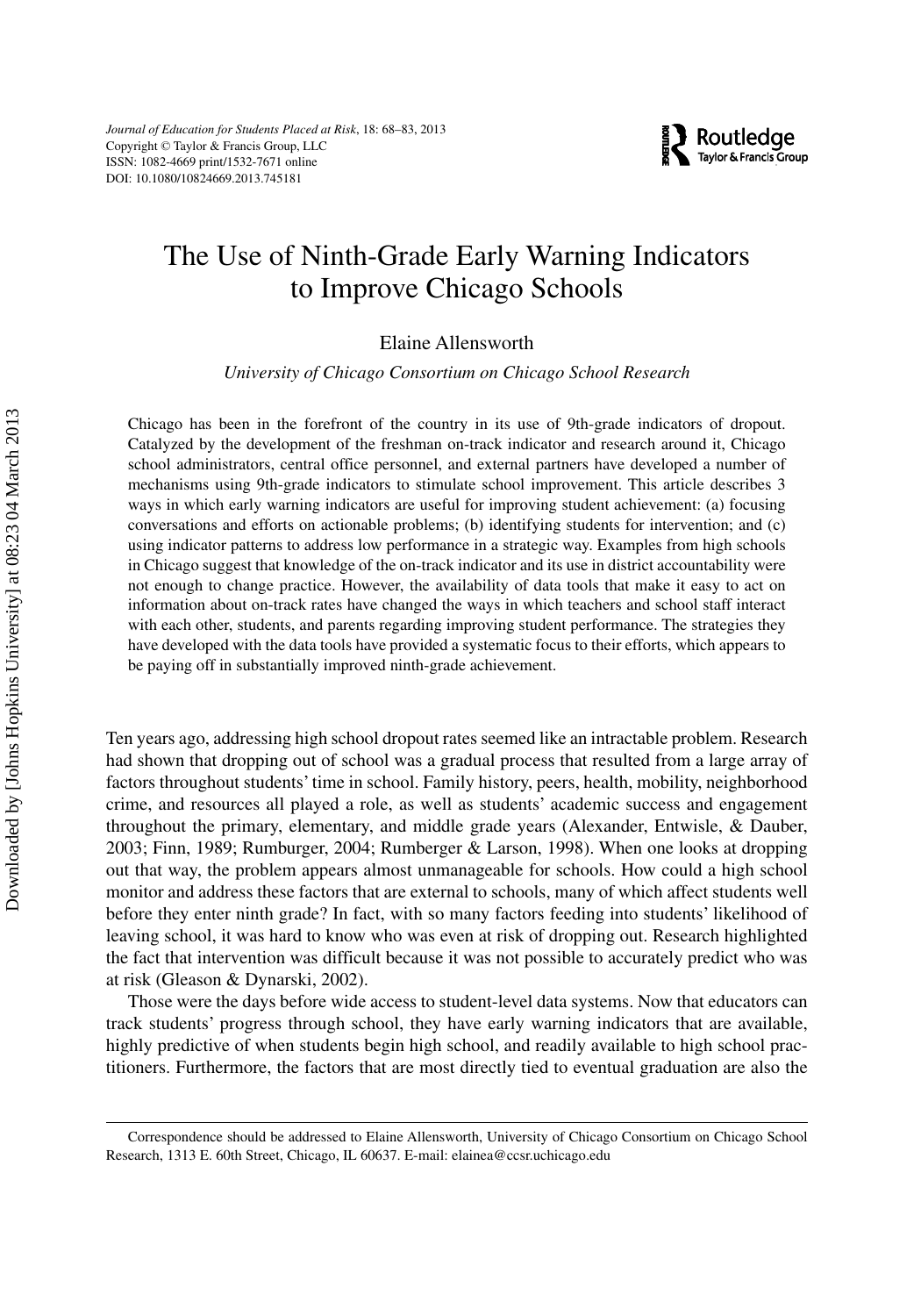factors that are most malleable through school practices—student attendance and effort in their courses. Not only can students be identified for intervention and support, but schools can use patterns in the indicators to address structural issues that make it more difficult for students to graduate.

This article reviews some of the research that led to the development of the early warning indicator system in Chicago, and some emerging work that has examined reasons for poor course performance in ninth grade. It then describes three general mechanisms through which the indicators can drive improvements in student performance through the use of data tools designed to help practitioners be strategic about improving student performance in their schools. It provides examples of those uses in high schools in Chicago, and shows the degree to which on-track rates have improved over time.

#### RESEARCH IN CHICAGO ON EARLY WARNING INDICATORS

In 2005, research at the University of Chicago Consortium on Chicago School Research (CCSR) showed that a simple indicator of whether students were on track to graduate at the end of their first year in high school could correctly predict graduates with 80% accuracy (Allensworth & Easton, 2005). The on-track indicator was constructed as a simple dichotomous measure showing whether students had gained sufficient credits to move on to 10th grade and had failed no more than one semester of a core course. $<sup>1</sup>$ </sup>

One key figure in that report highlighted to school and district officials the importance of paying attention to ninth-grade pass rates. As shown in Figure 1, whether students were on track in ninth grade was much more predictive of eventual graduation than were students' test scores. Students coming into high school with the top test scores (in the top quartile) were more likely than others to be on track, but a fifth of them (22%) finished ninth grade off track, and only 37% of those off-track students with high test scores graduated 4 years later. Even though they entered high school with very high test scores, many of these students failed at least one core course and they were unlikely to graduate, despite having strong academic skills. In fact, these students with very high test scores who were off track were half as likely to graduate as students with very low test scores who managed to pass their classes in ninth grade. Among students in the second quartile of achievement—with below-average skills—76% graduated if they managed to pass their classes in ninth grade. Among students with very low test scores, 68% graduated if they ended their ninth-grade year on track. So academic skills—which everyone thinks are a good predictor of graduation, and which are probably the most commonly used instrument for placing students into intervention programs—were not nearly as strong of a predictor of eventual graduation as freshman year failure.

Subsequent research showed that the on-track indicator was not only more predictive of graduation than test scores, but it eclipsed all other information about students, including information that school practitioners and researchers generally consider to be strongly associated

<sup>&</sup>lt;sup>1</sup>The indicator had been developed by Miller, Luppescu, and Correa (2003) as a means of providing feedback to middle schools about how their graduates performed when they entered high school (an example is available at http://ccsr. uchicago.edu/publications/how-well-do-vivaldi-students-succeed-after-elementary-school).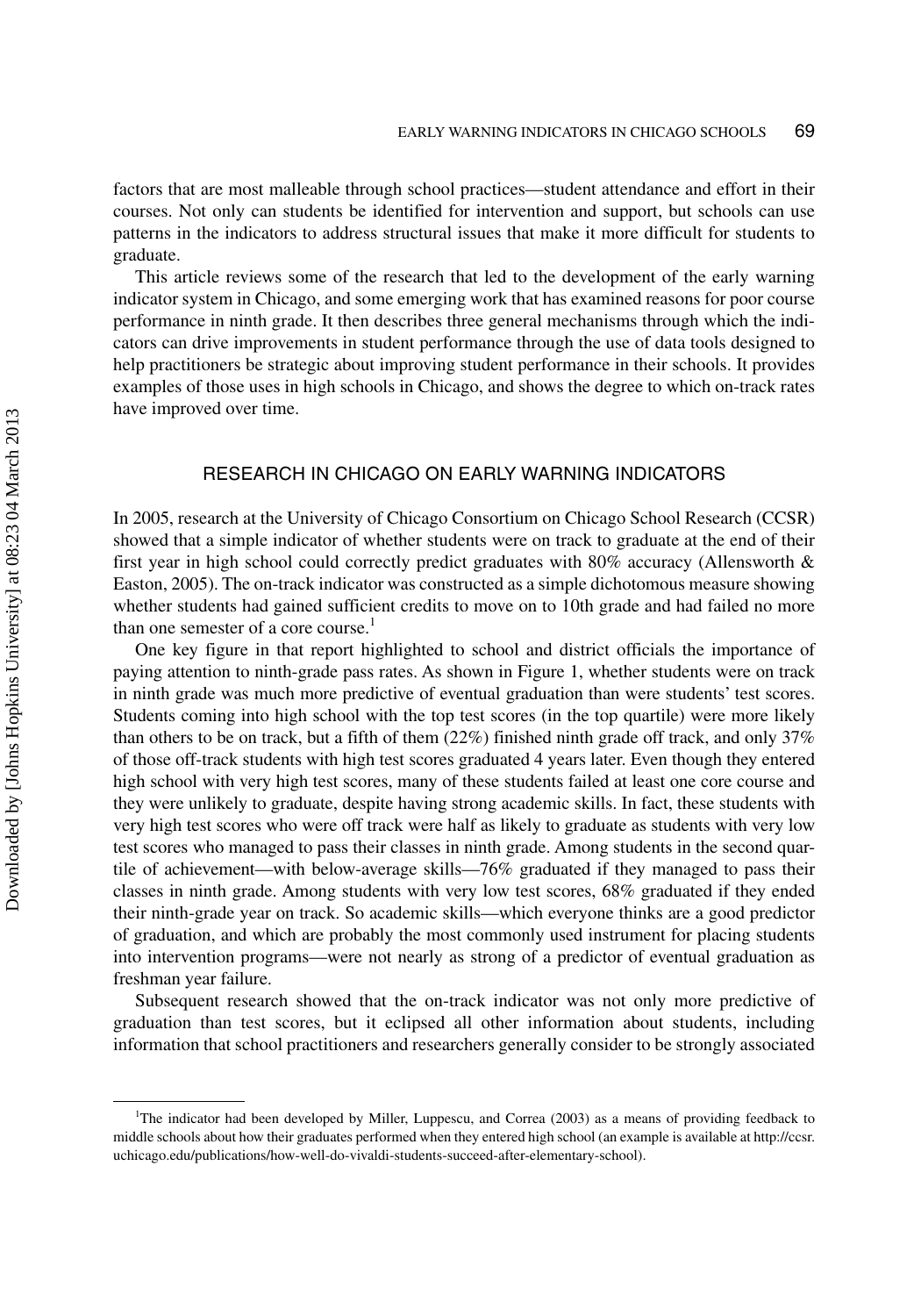

FIGURE 1 Four-year graduation rates by on-track status after freshman year and incoming reading and mathematics achievement in students entering high school in September 2000. From Allensworth and Easton (2005).

with graduation. As shown in Table 1, it is difficult to accurately predict who will graduate based on background characteristics and test scores when entering high school. Using a model that predicts graduation with students' eighth-grade reading and math test scores, gender, race, age when they entered high school, socio-economic status, and mobility during the middle grades, we

| Indicator of Future Graduation/Dropout                                                                    | <b>Prediction of Graduates</b><br>in 4 Years $(\%)$ | <b>Prediction of</b><br>Nongraduates $(\% )$ |
|-----------------------------------------------------------------------------------------------------------|-----------------------------------------------------|----------------------------------------------|
| Background characteristics: Eighth grade test scores, mobility,<br>overage, race, economic status, gender | 65                                                  | 48                                           |
| On-track in ninth grade (alone)                                                                           | 80                                                  | 72                                           |
| All of the above: On-track, test scores, background characteristics                                       | 81                                                  | 72                                           |
| GPA (alone)                                                                                               | 80                                                  | 73                                           |
| Course Failures (alone)                                                                                   | 80                                                  | 66                                           |
| Absences (alone)                                                                                          | 77                                                  | 59                                           |

TABLE 1 Prediction of Graduation and Dropout Rates with Complete and Reduced Models

*Notes*. Predictions were calculated through logistic regression models. Variables included in the model under "background characteristics" were: gender, race (African American, Latino, White, Asian, American Indian), mobility measured as the number of times student switched schools in the 3 years prior to high school, eighth grade math score on the Iowa Tests of Basic Skills (ITBS), eighth-grade reading score on the ITBS, months old-for-grade when began school, began school young for grade, began school old for grade. In addition, there were several indicators of economic status derived by matching students' residential address to information from the US Census on the block group in which they live, including the percentage of men unemployed, the percentage of families under the poverty line, median family income, and average years of education.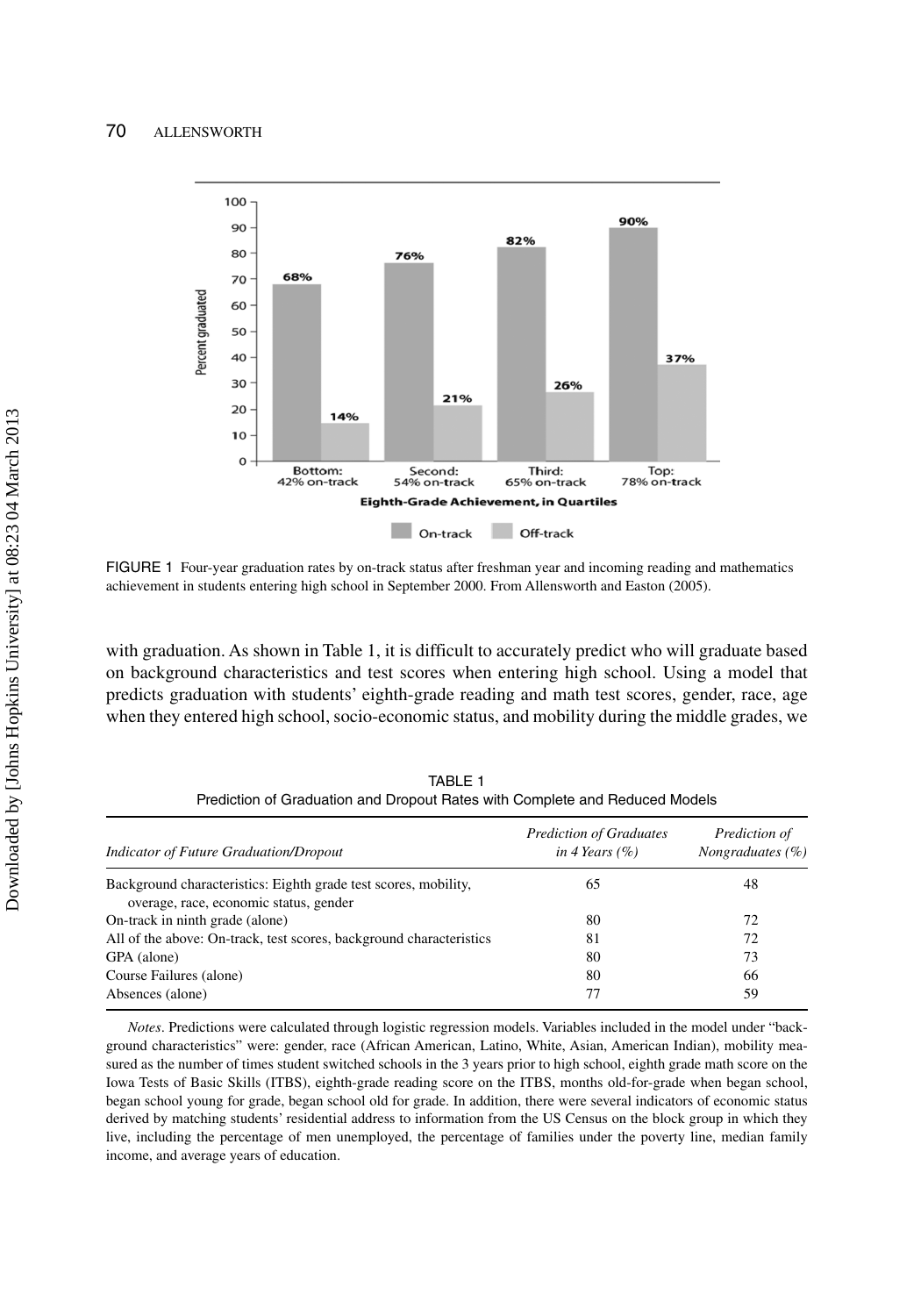only correctly predict  $65\%$  of graduates in Chicago.<sup>2</sup> In contrast, the one indicator of on-track status, by itself, correctly predicts 80% of graduates. If one combines all of the background information with the on-track indicator into one model, it improves the prediction by just one percentage point—from 80% to 81%. In other words, once one knows whether a student is on track in ninth grade, all of the other background information about that student does not give substantially more information about whether that student will graduate. This does not mean that background factors do not matter; these background factors do show a relationship with graduation. Instead, it suggests that these background factors affect graduation rates by affecting students' performance in their classes. Graduation requires accumulating enough course credits, and most students drop out after failing to obtain sufficient credits after spending several years in high school.

Knowing that the other factors that affect dropout work through students' course performance provides a different way of thinking about the dropout problem. Teachers and administrators cannot possibly monitor and design programs for every issue that might be affecting students' performance in school. But they do not have to. Instead, they need to closely monitor how students are performing in their classes—and this is something they can and should do as part of their job. By keeping track of students who are at risk of failure and reaching out to the students who are struggling, they can target the students who actually need help in a way that is focused on what matters for graduation, rather than trying to fix problems that are out of their realm. It centers the problem of dropout within the work of the school, rather than focusing attention on factors that teachers feel they can do little about.

Showing the relationship between ninth-grade on-track rates and eventual graduation helps change people's perception of the nature of the problem, but this knowledge alone does not help schools know what to do to improve on-track rates. Although the on-track indicator provides an easy way to forecast graduation and track the progress of cohorts, it cannot be used for intervention because it cannot be computed until the end of the year. It is also too rough to be able to develop nuanced intervention plans with students—they are either categorized as on track or off track, with a wide range of course performance within those categories. It is a summative indicator of where ninth graders end up at the end of the year, not an indicator that works well for intervention.

A second report examined why students failed classes and went off track (Allensworth & Easton, 2007). That study showed that students' behaviors—especially their course attendance explained why students failed classes. Test scores were only modestly associated with course failure. Statistical models that tried to explain failure rates using students' eighth-grade test scores, demographic characteristics, and economic characteristics explained only 12% of the variance in failure. When student behaviors (attendance and study habits) were added to the

<sup>2</sup> From Allensworth and Easton (2007). Predictions were calculated through logistic regression models from which overall correct prediction and specificity (predicting nongraduates) are included. Variables included in the model were: gender, race (African American, Latino, White, Asian, American Indian), mobility measured as the number of times student switched schools in the 3 years prior to high school, eighth-grade math score on the Iowa Tests of Basic Skills (ITBS), eighth-grade reading score on the ITBS, months old-for-grade when began school, began school young for grade, began school old for grade. In addition, several indicators of socioeconomic status were derived by matching students' residential addresses to information from the US Census on the block group in which they live, including the percentage of men unemployed, the percentage of families under the poverty line, median family income, and average years of education.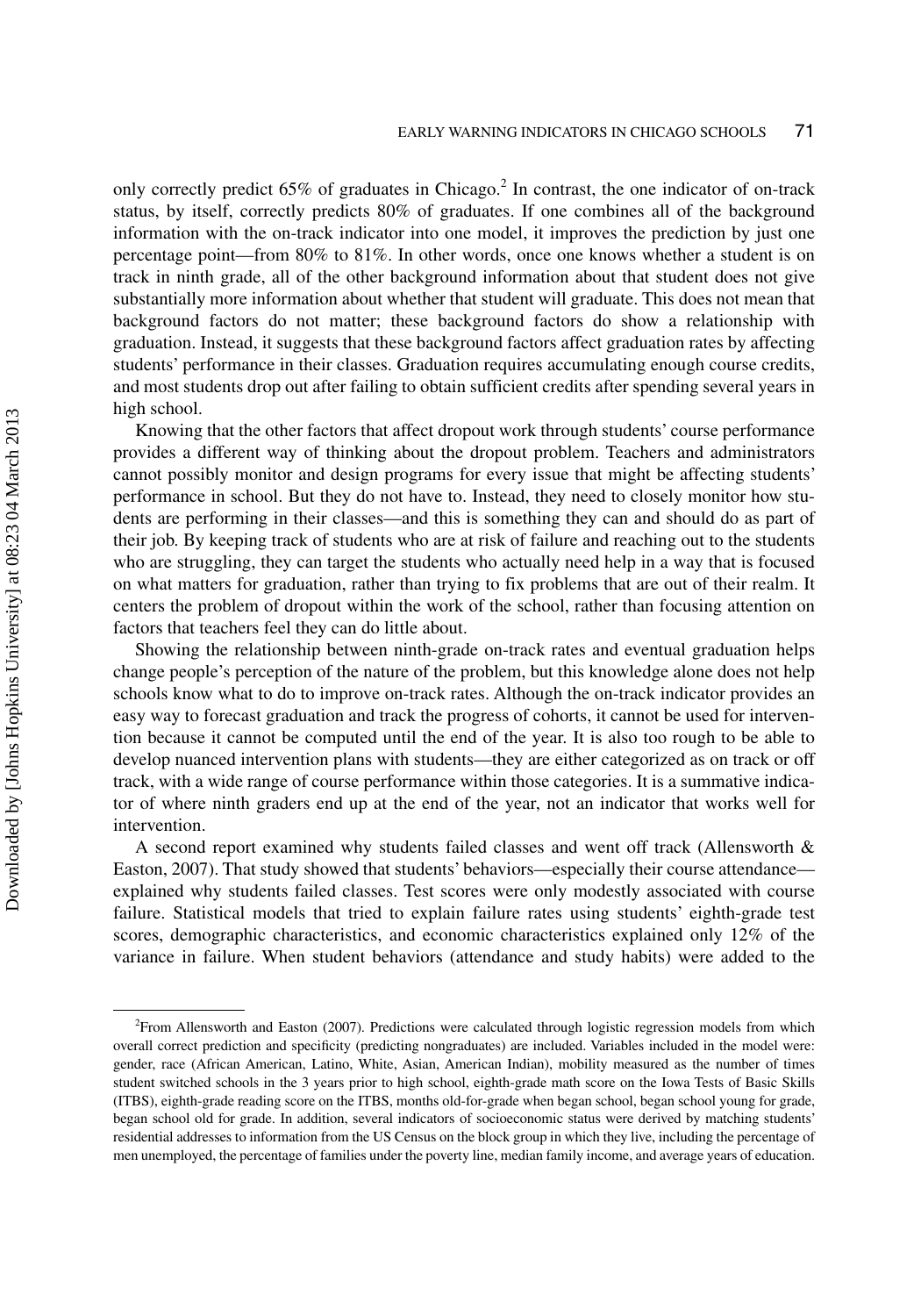#### 72 ALLENSWORTH

model,  $73\%$  of the variance in failure rates was explained.<sup>3</sup> Students failed classes because they stopped attending and putting in effort, and this was true among students with both high test scores and low test scores, and students from both high-poverty neighborhoods and low-poverty neighborhoods. That suggested that schools might improve on-track rates, and later graduation rates, by paying close attention to student attendance and effort throughout ninth grade.

The 2007 report also showed that students' GPA was just as predictive as the on-track indicator and allowed for a more accurate assessment of students' risk of eventual dropout. As shown in Table 1, GPA, failure rates, and absences in ninth grade are all very predictive of graduation 4 years later. Unlike the on-track indicator, students' grades are available after the first quarter of school. Attendance is available from the first week. Schools did not have to wait until the end of the year to know if their students were likely to be on track at the end of the year.

The report further suggested that schools could have the most leverage in moving graduation rates if they targeted intervention efforts at students who showed only modest signs of failure—those with one or two semester Fs, or no Fs and D averages. These were a group that was often not seen as being in need of intervention, compared to other students, because students who were failing half or more of their classes were much more obviously in need of support. By focusing on the students with extremely high rates of failure, schools were missing the majority of eventual dropouts. Furthermore, they were putting their intervention efforts into students with less than 5% chance of graduating—a group that would need considerable support to graduate, and for whom modest efforts such as mentors or support classes would likely not be sufficient.

## STUDENT ATTENDANCE AND GRADES DECLINE DRAMATICALLY IN NINTH GRADE

Although ninth-grade course performance is highly predictive of eventual graduation, a number of studies in Chicago and elsewhere have documented large declines in student engagement and grades during the high school transition (Benner, 2011; Benner & Graham, 2009; Roderick & Camburn, 1999; Seidman et al., 1996; Simmons & Blyth, 1987). One study, which followed 32 Chicago public schools (CPS) students into high school, found that GPAs dropped by 1.48 points for boys and .76 points for girls from the end of eighth grade to the end of freshman year (Roderick, 2005). Subsequent research at CCSR has examined why students' course performance declines when they move into ninth grade. Beginning in the 2008–2009 school year, we followed a cohort of eighth graders as they moved from eighth grade through ninth grade and into their second year of high school.<sup>4</sup> Throughout their eighth- and ninth-grade years, we interviewed a group of 52 students seven times each, interviewed their English and math teachers each year, and observed their

<sup>&</sup>lt;sup>3</sup> From Allensworth and Easton (2007). Variance explained comes from the R-square statistic from regression models predicting percentage of semester courses failed. Background variables are the same as described in note 2. Attendance is measured in days, with course cutting counted as partial days (e.g., one course missed out of seven counts as 1/7 of a day of absence). Study habits are measured through student surveys that ask: (a) *I set aside time to do my homework and study*; (b) *I try to do well on my schoolwork even when it isn't interesting to me*; (c) *If I need to study, I don't go out with my friends*; and (d) *I always study for tests*. 4

<sup>&</sup>lt;sup>4</sup>This research is in process. The research team included David Stevens, Elaine Allensworth, Amber Stitziel Pareja, David Johnson, Marisa de la Torre, Todd Rosenkranz, Melissa Roderick, and Desmond Patton.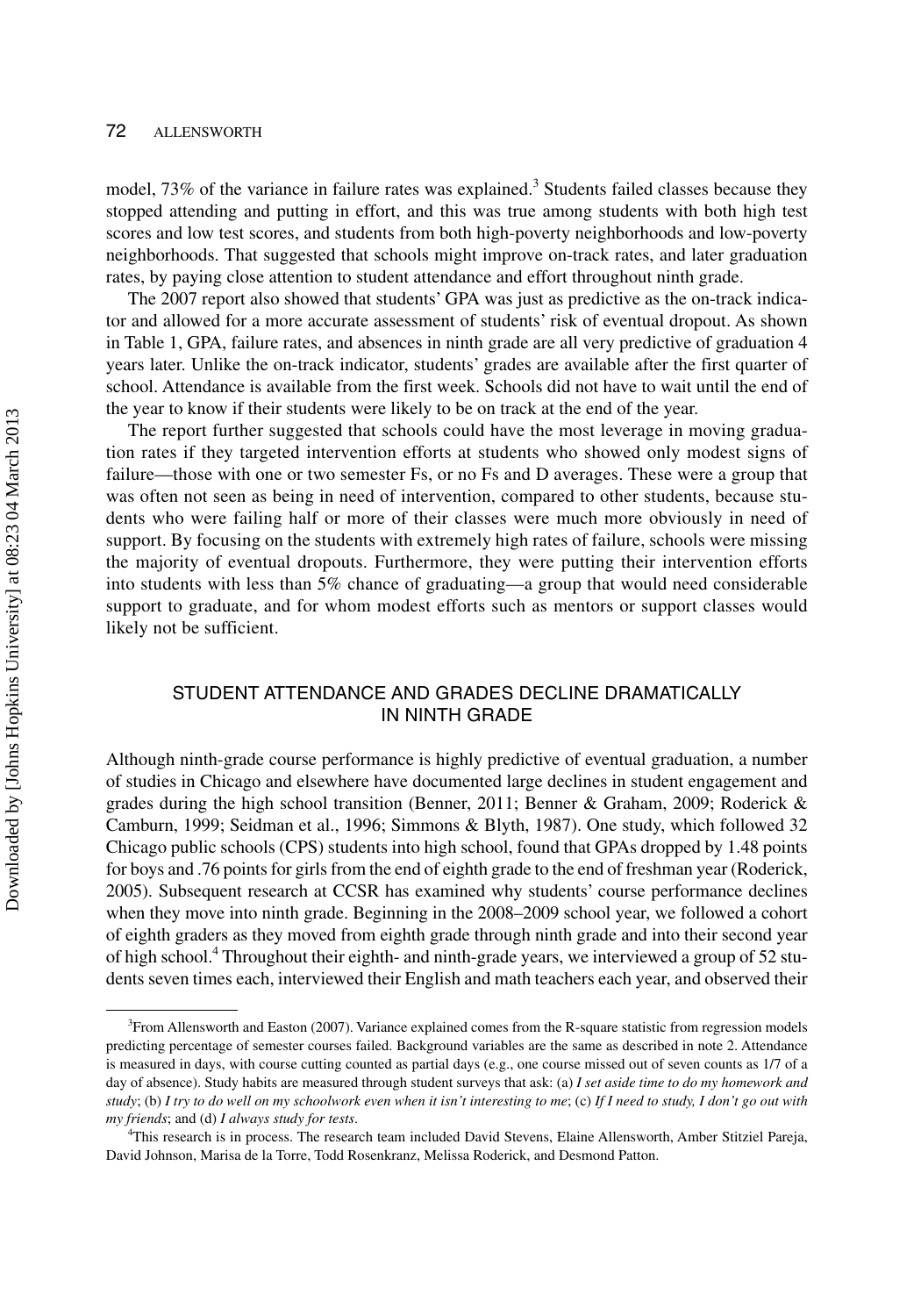English and math classes twice in both eighth and ninth grade. We then used data on all students in their cohort across the entire district from administrative records and districtwide surveys to confirm the patterns that came out of the interviews and observations. We wanted to know why student performance declined so dramatically when students entered high school.

Contrary to expectations, we found that ninth-grade failures did not result from work getting harder in ninth grade. In fact, students felt that ninth grade was easier than eighth grade, and our classroom observations confirmed that the work was not more challenging. Students were asked to do almost the exact same types of tasks in their ninth-grade English and math classes that we saw them perform when we observed their eighth-grade classes. Districtwide surveys of students also found that students reported less academic pressure in their ninth grade classes than they had reported 2 years earlier when they were in seventh grade. At the same time, students put in less effort in ninth grade than they did in eighth grade. Unexcused absences quadrupled, from 4 days per year in eighth grade, on average, to 16 days in ninth grade. Counting excused and unexcused absences, students missed an average of 21 days of school in ninth grade, which is equivalent to over 4 weeks. Students' reports about their study habits declined by 0.21 standard deviations, compared to their responses when we asked the same students about their study habits two years prior.<sup>5</sup>

Why were they putting less effort into their courses? It seems that the decline in grades was largely a result of a dramatic decline in monitoring and support that occurred in high school, compared to middle school. In eighth grade, students could not get away with skipping class, not paying attention and getting behind in homework; in ninth grade, putting in effort became a choice left up to the student. Students failed because they stopped coming to class and doing work, and as they fell further behind it became harder to make up the work, which caused them to withdraw further. Students characterized ninth grade as being "more free" than eighth grade. Districtwide surveys of students show a decline in monitoring and support to be a trend across schools in Chicago. Students' reports about the degree to which their teachers monitor their performance and provide them support declines by 0.65 standard deviations, on average, from seventh to ninth grade.<sup>6</sup>

This highlights the critical need to closely monitor students' course performance and provide support before students fall too far behind to catch up. In fact, some of the high schools in the

<sup>5</sup> The study measure consists of four items: (a) *I set aside time to do my homework and study*; (b) *I try to do well on my schoolwork even when it isn't interesting to me*; (c) *If I need to study, I don't go out with my friends*; and (d) *I always study for tests*. CCSR surveys are given to all CPS students in grades 6–10 and have been administered every other year since 1997. As a result, one can compare students' responses to the surveys over time. The decline of .21 standard deviations is derived from a nested model where level one is a measurement model, level two is observations, and level three is students. Variables are entered at the observation level representing students' grade (six through 12), with coefficients representing the difference from ninth grade. The model also has controls for year of survey administration at the observation level and student characteristics at the student level. Student characteristics include gender, race, old for grade, special education status, limited English proficient status, free or reduced-priced lunch, and students' eighthgrade reading score. The survey analysis was based on all respondents to the districtwide surveys, which is over 100,000 students in each survey year in grades 6–12.

<sup>&</sup>lt;sup>6</sup>See note 4 for a description of the models that were used to calculate change from the middle grades to ninth grade. Questions that went into the measure of monitoring and support include: *My teacher: Notices if I have trouble learning something*; *Teacher really listens to what I have to say*; *Helps me catch up if I am behind*; *Will help me improve my work if I do poorly on an assignment*; *Gives me specific suggestions about how I can improve my work in this class*; *Explains things in a different way if I do not understand something in class*; *Is willing to give extra help on schoolwork if I need it.*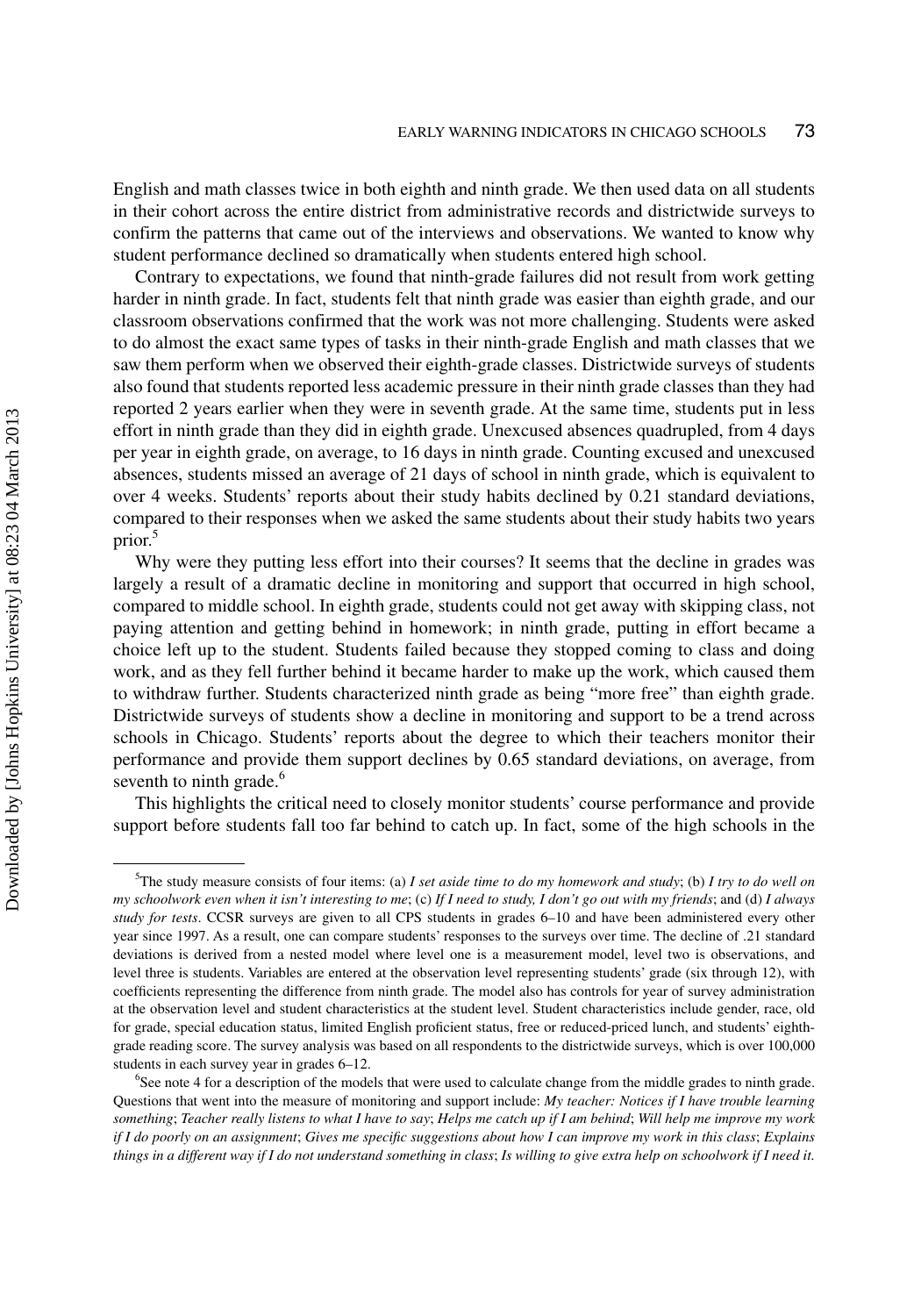study had systems set up to monitor students based around the early warning indicators. In these schools, grades and attendance were higher than in other schools serving similar students.<sup>7</sup>

## HOW STRATEGIC USE OF NINTH-GRADE INDICATORS CAN BE USED TO IMPROVE GRADUATION RATES

Chicago Public Schools (CPS) have been ahead of much of the country in the use of ninth-grade indicators of dropout. Catalyzed by the development of the freshman on-track indicator and the research supporting it, Chicago school administrators, central office personnel, and external partners developed a number of mechanisms to use ninth-grade indicators to stimulate school improvement. The indicators were first used by CCSR to provide feedback to middle schools on how their eighth-grade graduates performed when they moved on to high school. In 2003, the district picked up the indicator for its high school accountability system, basing their decision on a CCSR study that noted a strong correlation between the indicator and whether students eventually graduated (Miller & Allensworth, 2002). More recently, schools have used the early warning indicators examined in the 2007 CCSR report to develop strategies for improving student performance.

Schools in Chicago use the indicators to lead more students to make progress toward graduation in three general ways. First, research around the indicators is used to focus conversations and effort among staff, and with students and parents, on actionable problems. Second, schools use the indicators to identify students for intervention. Although teachers can monitor and intervene with students who are withdrawing without centralized data systems, schools need not rely on the efforts of individual teachers if they set up systems based on student-level data reports. Easy-tointerpret data reports that flag students who are showing signs of failure and withdrawal make it easy to see who needs help. Finally, staff can examine patterns in the indicators to address low student performance in a strategic way, based on the particular problems observed in their school.

### FOCUSING CONVERSATIONS AND EFFORTS ON ACTIONABLE PROBLEMS

Before research on the ninth-grade indicators was available, conversations in schools about issues around dropout often focused on factors other than student course performance. School staff considered dropout and course failure to be problems that were outside of their control, a problem that stemmed from problems in students' lives outside of the school. Often, during meetings

<sup>&</sup>lt;sup>7</sup>We compared average student grades across schools, controlling for students' entering characteristics. Hierarchical models predicting ninth-grade grades were run with students nested in classrooms, nested in schools. At the student level, controls were included for students' eighth-grade test scores in reading and math, and their English and math scores on the EXPLORE test taken in the fall of ninth grade, race, gender, socioeconomic status, age, and mobility. At the classroom level, control variables were included for whether the class was in the fall or the spring semester, average incoming test scores of students in the class, and type of class. In one school with better-than-expected attendance and grades (significantly positive school residuals), an on-track lab coordinator closely monitored students' grades and called them in for conferences. This school also made use of the data reports in ninth-grade teacher teams. At another school with better-than-expected performance, course attendance was tightly enforced by all staff in the school, with teachers calling home every day that a student missed their class.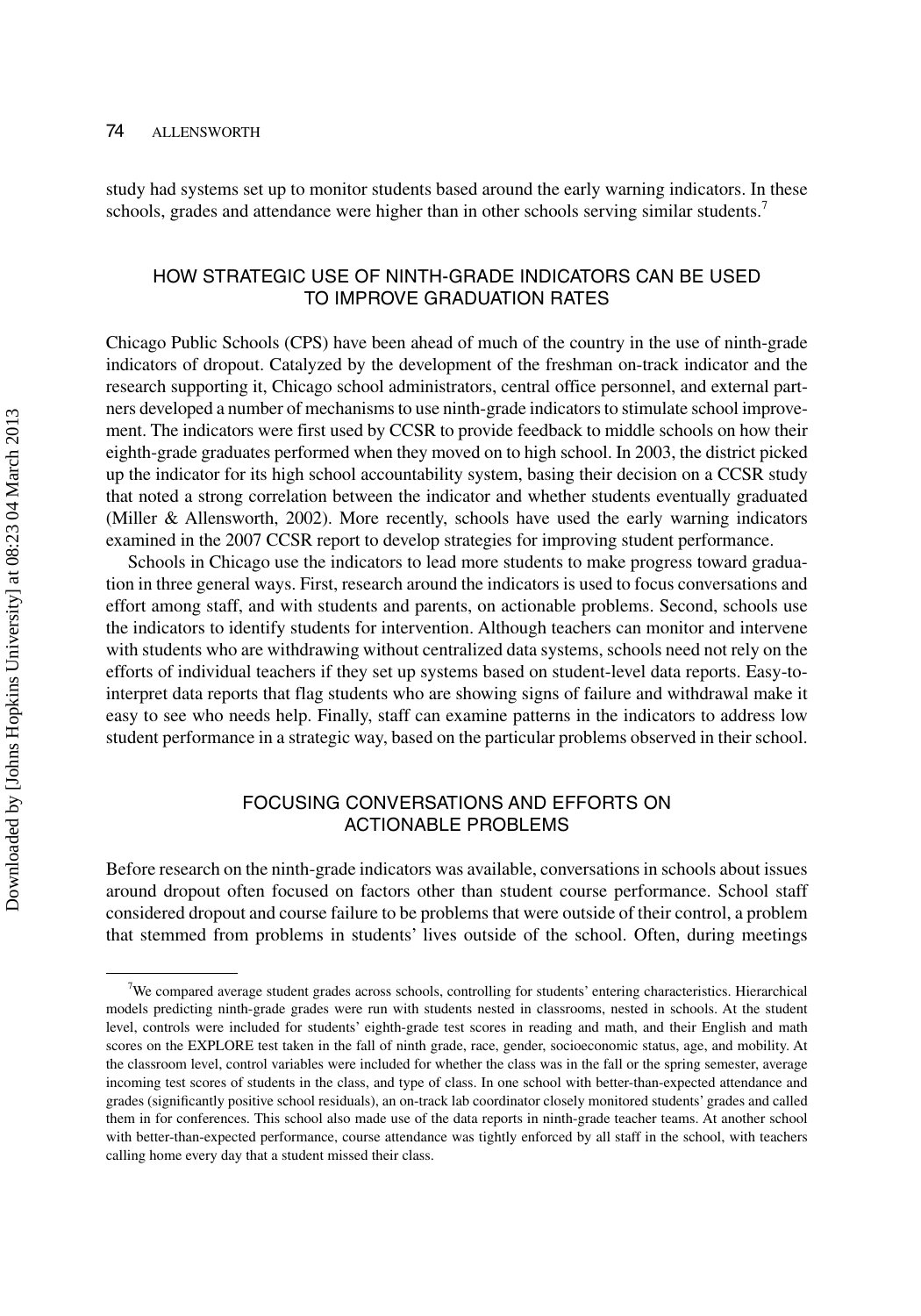about dropout issues, people voiced concerns about students coming back from incarceration, or pregnant and parenting teens. Although these students were certainly at high risk for dropout, they represented a very small percentage of dropouts. By showing that students were at risk based on their grades and attendance, the on-track research helped move attention away from students with obvious challenges to all students who were at risk. It also kept conversations focused on how students were performing, and what school staff and parents could do to support better performance, rather than trying to fix problems that are much harder for schools to address, such as crime and teenage pregnancy.

We have heard from school staff that data from the research reports help them have productive conversations with students and their families. When parents or students are called in to discuss student performance, data on the relationship between attendance or grades and eventual graduation can drive home the importance of attendance and homework completion. By keeping the focus on data, conversations can move away from finger pointing about who is to blame for problems at school (the student, the parent, the teacher) to making plans for improving the indicator.

Simple graphs, such as a graph that shows the relationship between absence in ninth grade and eventual graduation, can make explicit the critical nature of course attendance for making progress in high school (see Figure 2). Figure 2 shows that it is not just high absence rates that lead students to fail—even 1 week of absence per semester is associated with a decline in graduation rates of 20 percentage points. When talking to parents, counselors can show where their student falls on the graph and what happens to the likelihood of graduating if he or she misses more days of school—a powerful message in a district where it is typical for high school students to miss 4



FIGURE 2 Four-Year Graduation Rates by Ninth-Grade Absences. From Allensworth and Easton (2007).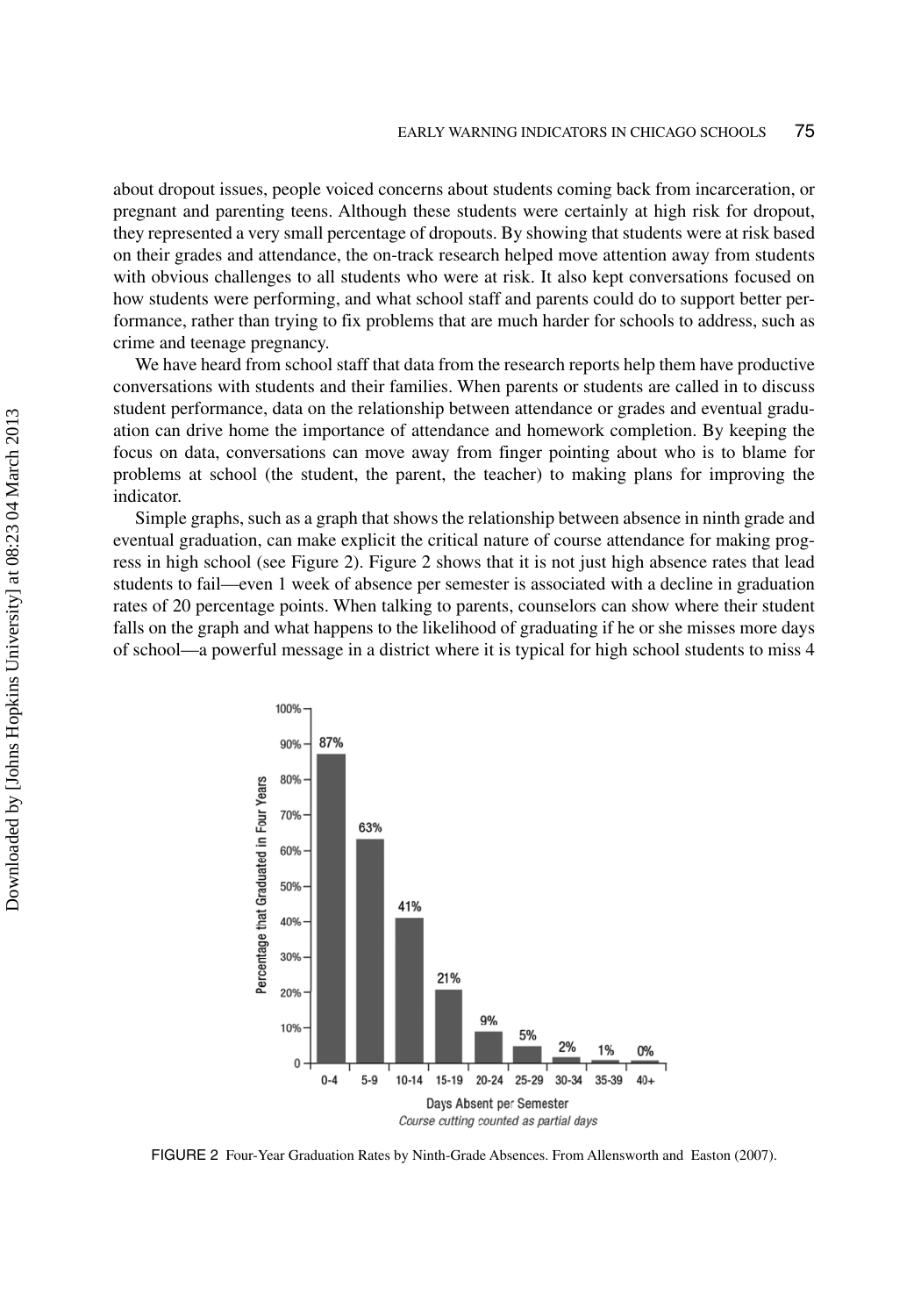weeks of school a year. This makes it more likely that the parent will interpret the counselor's concern about the student's attendance to mean that she cares about the student and her later outcomes, instead of feeling like she is being blamed for bad behavior. Likewise, when school teams consider discipline strategies or enrichment programs that may take students out of class, a chart such as Figure 2 can help them weigh the benefits of that strategy or program versus the costs of students falling behind from missing class. One administrator in CPS, for example, considers that figure when a student comes to her office in need of discipline; she asks herself whether it is worth lowering that student's probability of graduating by giving a week's suspension.

To help parents, students, and teachers think about these issues, CCSR issued one-page flyers targeted to each group.<sup>8</sup> School staff members use these flyers to talk about the importance of attendance, effort, and on-track rates for graduation. One year, the district sent the parent flyers to the homes of all entering ninth graders. Some counselors keep the flyers in their office to give to parents when students start to show signs of disengagement to start a discussion about how to help students get back on track.

#### IDENTIFYING STUDENTS FOR INTERVENTION

When the 2007 report came out about what matters for staying on-track and graduating, the CPS Department of Graduation Pathways responded by developing an early warning reporting system with hot data designed to support data use in high schools. They developed three key data tools. One tool was designed for prevention—to identify students who would need support before they even started high school. Another was designed for early intervention—to identify students as they showed signs of failure or withdrawal during the ninth-grade year. The third was designed for recovery—to get students back on track after they failed.

The district also recognized that schools needed to develop strategies about how to use the data tools. Through the Bill and Melinda Gates Foundation, they were able to get funding to support the development of strategies around using these tools in six high schools through the city, designating the schools as *on track labs*. Each school gained two extra staff members whose job was to help the schools figure out ways to use the data tools to get more ninth graders on track. These on-track lab coordinators approached their jobs in different ways in different schools, and in the end the district wrote a guide for schools based on the coordinators' experiences (Ali et al., 2010). This guide provides information about how schools used the data reports, what worked, and what they found valuable with the data tools.

The *Freshmen Watchlist* was a report designed to alert high schools to which of their incoming ninth graders were at risk of failure, so that schools could reach out to them in the summer and through the first quarter of the school year. The watch list provided high schools with a list of students who were scheduled to enroll in the school as first-time ninth graders, color coded by risk for failure based on students' performance in eighth grade—their grades in reading and math, attendance, and test scores. The district also sponsored a summer transition program for high schools, called *Freshman Connection*, designed to ease the transition into their new school.

<sup>8</sup> These are available at http://ccsr.uchicago.edu/publications/what-matters-staying-track-and-graduating-chicagopublic-schools.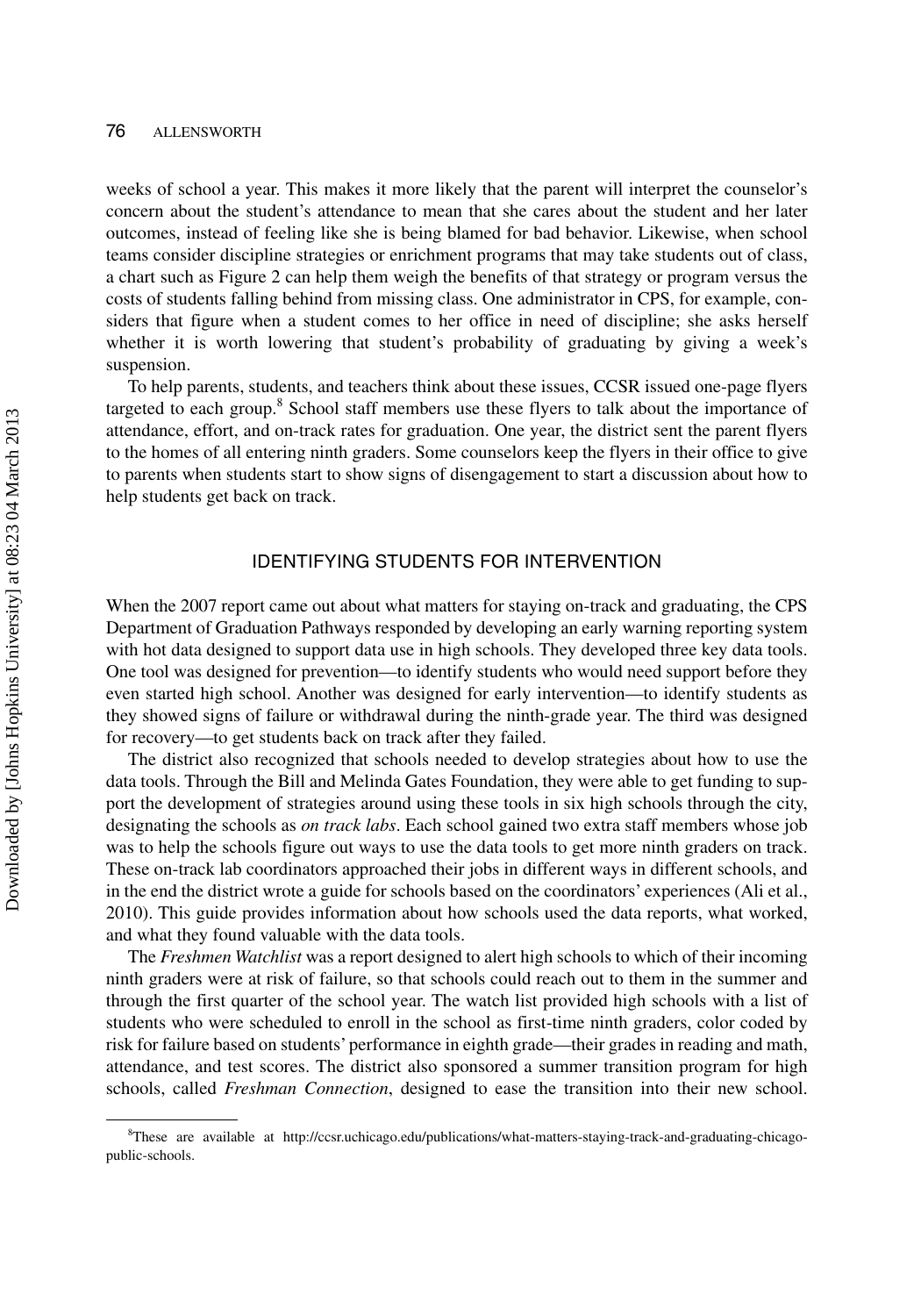School staff could use the watch lists to reach out to targeted students during the summer before the school year began, including efforts to get students to enroll in a summer course and start the school year with a credit already in hand. The on-track lab coordinators at some schools used this time to establish relationships with students; this made it easier for them to reach out during the school year to students whose attendance or grades were flagged for intervention.

After the first quarter of the year, schools received similar reports, but based on students' ninth-grade performance, called the *Freshmen Success Report*. This report again listed each student by name, but flagged students based on whether they had high absences, low course grades (Ds), or course failures. The reports also showed their grades in each one of their core courses. Updated weekly, these reports allowed schools to intervene immediately with students whose attendance was lagging. They allowed counselors to easily know which students were failing or close to failing their classes throughout the year, and this allowed them develop targeted intervention strategies based on how many courses a student was failing, his or her attendance, and his or her test scores. The reports allowed teams of teachers to get together and talk about specific students, examining in which classes students were struggling across the teacher teams. They could then develop coherent messages and plans for working with the same student across multiple classes, and could share information about how to reach students who might be succeeding in some classes and failing in others.

After each semester ended, the district put out a *credit recovery* report that showed the school how many and which students were in need of making up failed credits, across all grades. Although schools could have produced such information from digging through their files to see who had failed each semester and who had not yet made up the credits, the reports made it easy to know who needed to make up credits, and which credits needed to be recovered, across all students in the school. This information is needed for school administrators to know which types of classes should be offered and scheduled. A comprehensive list of who needs to make up which credit also helps schools reach out to all students who need a particular credit to make sure that every student is working to recover needed credits.

This system of data tools allowed schools to develop systematic practices around identifying students for intervention. Having a system that identified students in need of intervention, and showing why they were at risk, made it much harder for students to fall through the cracks. In schools where teacher teams got together around the success reports, teachers had to confront questions about why students were failing their classes and make plans to reach out to those students. In schools that designated a counselor or an on-track coordinator to monitor success and recovery reports, students with poor attendance and grades no longer went unnoticed. The reports moved the problem of course failure from something that was happening in individual classrooms to something that was a shared responsibility among teachers and school staff.

In the *Focus on Freshman* study, students at on-track lab schools talked to interviewers about the messages they were getting from their counselors and teachers about needing to "get back on track." Students talked about receiving a first quarter F and being called into conferences with their on-track coordinator, teacher, and parent to develop plans for passing the class. They talked about how their on-track coordinator would be on them if they were absent. These tools forced school staff to start talking to students about their performance, and the research backing helped them talk to students about their performance in a way that was viewed as supportive, rather than critical—students needed to come to class and bring up their grades so that they would graduate.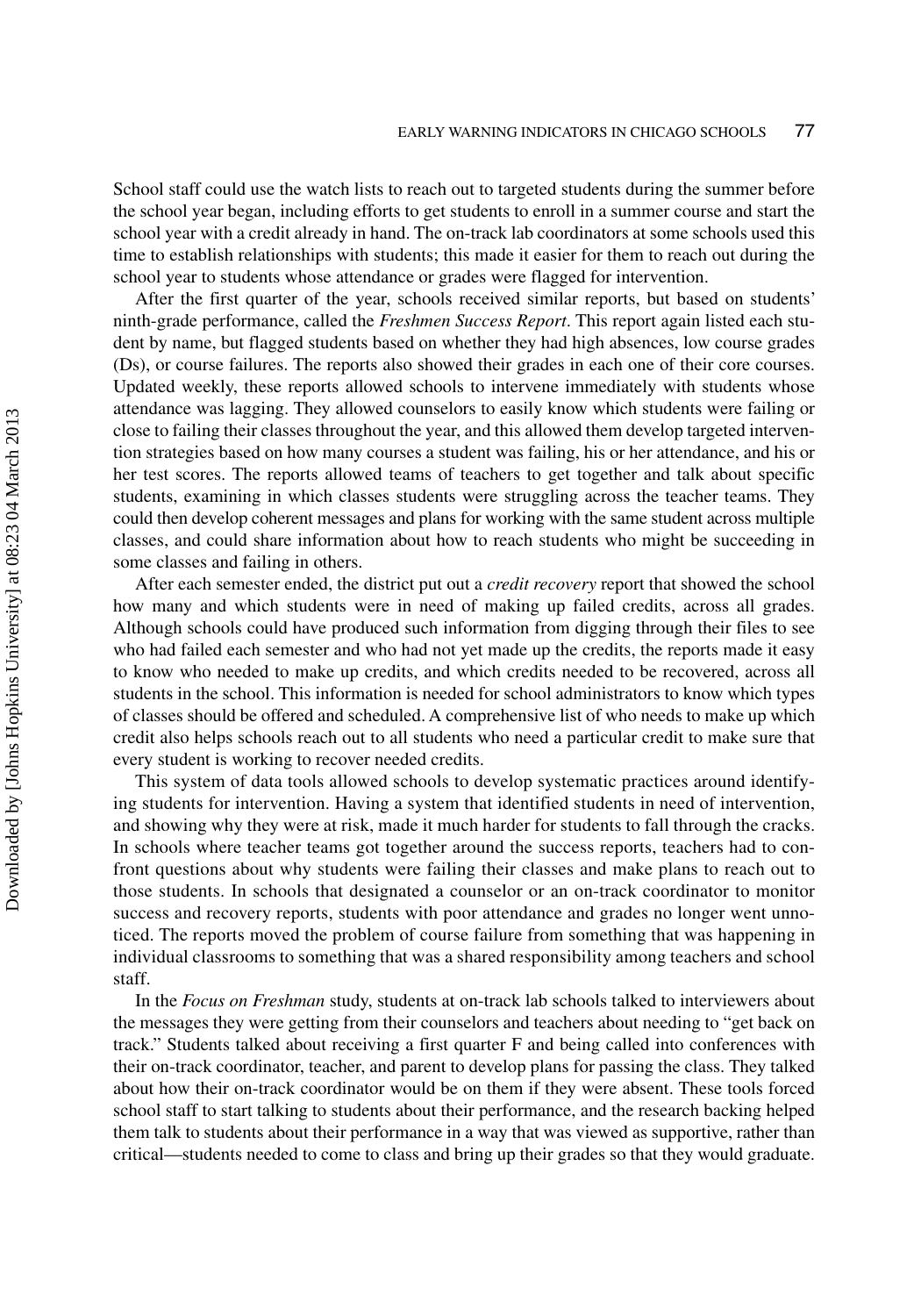Staff members were showing concern about their futures by working to keep them on track, not just complaining that students were putting in too little effort.

### USING INDICATOR PATTERNS TO ADDRESS LOW STUDENT PERFORMANCE IN A STRATEGIC WAY

Data tools, based on individual students, are useful for developing intervention strategies and reaching all students who need help. Ultimately, though, schools need to identify structural issues that are leading to low performance among large groups of students if they are to make substantial progress in getting more students on track to graduate. A third type of data report that can be used to improve on-track rates summarizes student performance in a school over time and breaks down the indicators by subgroups within the school and patterns of course failure across time and classes.

Researchers at CCSR, particularly Melissa Roderick, collaborated with a network of high school leadership teams, called the Network for College Success, to develop reports that schools could use to diagnose their on-track rates (Montgomery, Roderick, & Bolz, 2009).<sup>9</sup> These reports showed how each CPS high school was doing on the indicators related to freshman year performance—student on-track rate, course failures, grades, and attendance, broken down by students' gender, incoming test scores, and disability status. They also showed how schools were doing with their subgroups relative to other schools in the system. The reports allowed schools to compare the performance of their students with top test scores to students with similar test scores at other schools, or their students with weak scores to students with similar achievement levels elsewhere. In discussions among schools in the Network for College Success, such comparisons led to questions about variation in students' experiences and the ways in which schools supported students with different academic needs. Conversations across school leadership teams were particularly instrumental in helping schools make use of the data reports, because they could ask questions about why their school had different patterns than the others, and learn about the strategies being used in different places.

Figure 3 demonstrates how these types of reports can lead to thoughtful conversations among teams of school leaders. This chart shows data from a real school, their on-track rates broken down by students' gender and their incoming test scores. This school does not serve many students with very high test scores, as indicated by the lack of bars among students with a score of 17 or higher on the ACT Explore<sup>10</sup> exam. Among students with scores of  $14-16$ , however, ontrack rates are better than the system average; the bars for students in this group are higher than the diamonds that represent the system average. This school seems to do a good job with students who are relatively high-achieving, compared to their peers. However, among students with the lowest test scores, on-track rates are substantially lower than the system average. In the absence of a comparison to the system average, the principal from this school might look at these data and

<sup>9</sup> These reports are available at http://ccsr.uchicago.edu/school, under Getting On-Track: How Your School is Doing with the Freshman Year. CCSR director Melissa Roderick worked with schools in the Network, and with researchers at CCSR, in an iterative process of report development and refinement.<br><sup>10</sup>As the first in a three-part series of exams culminating in the ACT, the ACT Explore exam is designed to be

administered to eighth and ninth graders (followed by the PLAN in tenth grade) to assess their academic skills in English, reading, math, and science.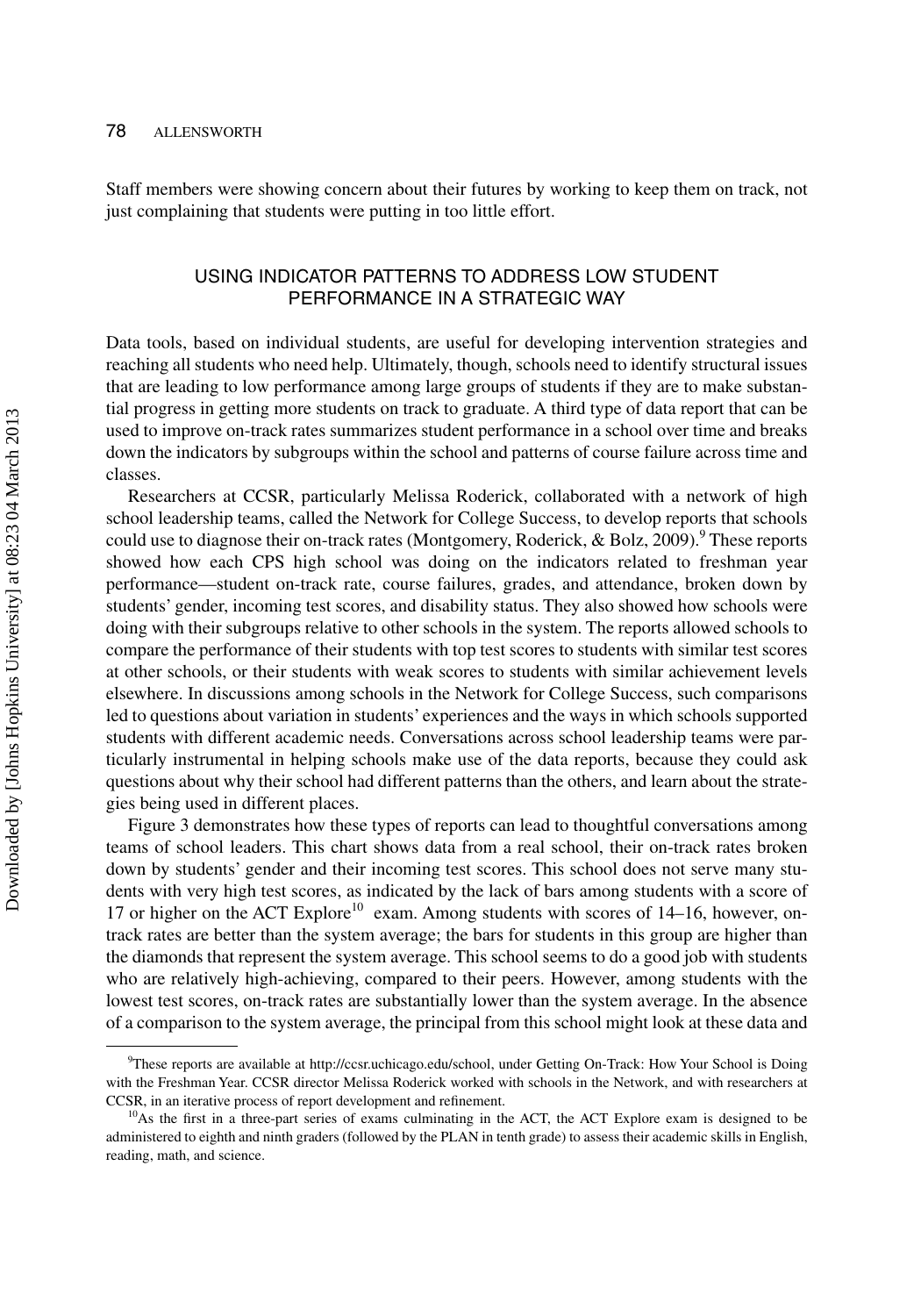

FIGURE 3 On-track rates in 2009–2010 by gender and ninth-grade EXPLORE scores at example school. From Montgomery, Roderick, and Bolz (2009).

see nothing of interest. After all, it is not surprising that the students with high test scores are more likely to be on track than the students with low test scores. However, seeing that students at that school with low test scores perform worse than students with similar test scores at other schools suggests that the school is not serving low-achieving students as well as other schools; the problem is not just that they come in with low achievement. At the same time, the school is having high success with its high-achieving students, and other schools might benefit from knowing what it is that they do differently with students coming in with high scores.

The reports also show how performance for subgroups has changed over time, allowing schools to evaluate whether the changes they have made to address on-track rates have had success with the intended students, and if other groups are in need of special efforts. Charts showing on-track rates over time revealed that the school that showed better on-track rates for its relatively high-achieving students has made substantial progress with those students over time. Its on-track rates for high-achieving students moved from around 70% for a number of years to around 90% for the last 3 school years. At the same time, they made no progress in on-track rates among students with the lowest test scores. These reports suggest a different approach is needed for students entering this school with very low achievement.

Another type of analysis that was recommended in the 2007 report (Allensworth & Easton, 2007) was to examine failure rates and student attendance across periods in the day, subjects, and across the school year. It is very common, for example, for attendance and pass rates to be much lower in first period classes than in others. In some schools, ninth period is problematic. In some schools, attendance declines dramatically over the school year; in others, it is relatively steady. Some schools have high failure rates in English but not math; in others it is reversed. Analysis of these patterns can point to structural issues for school staff to address.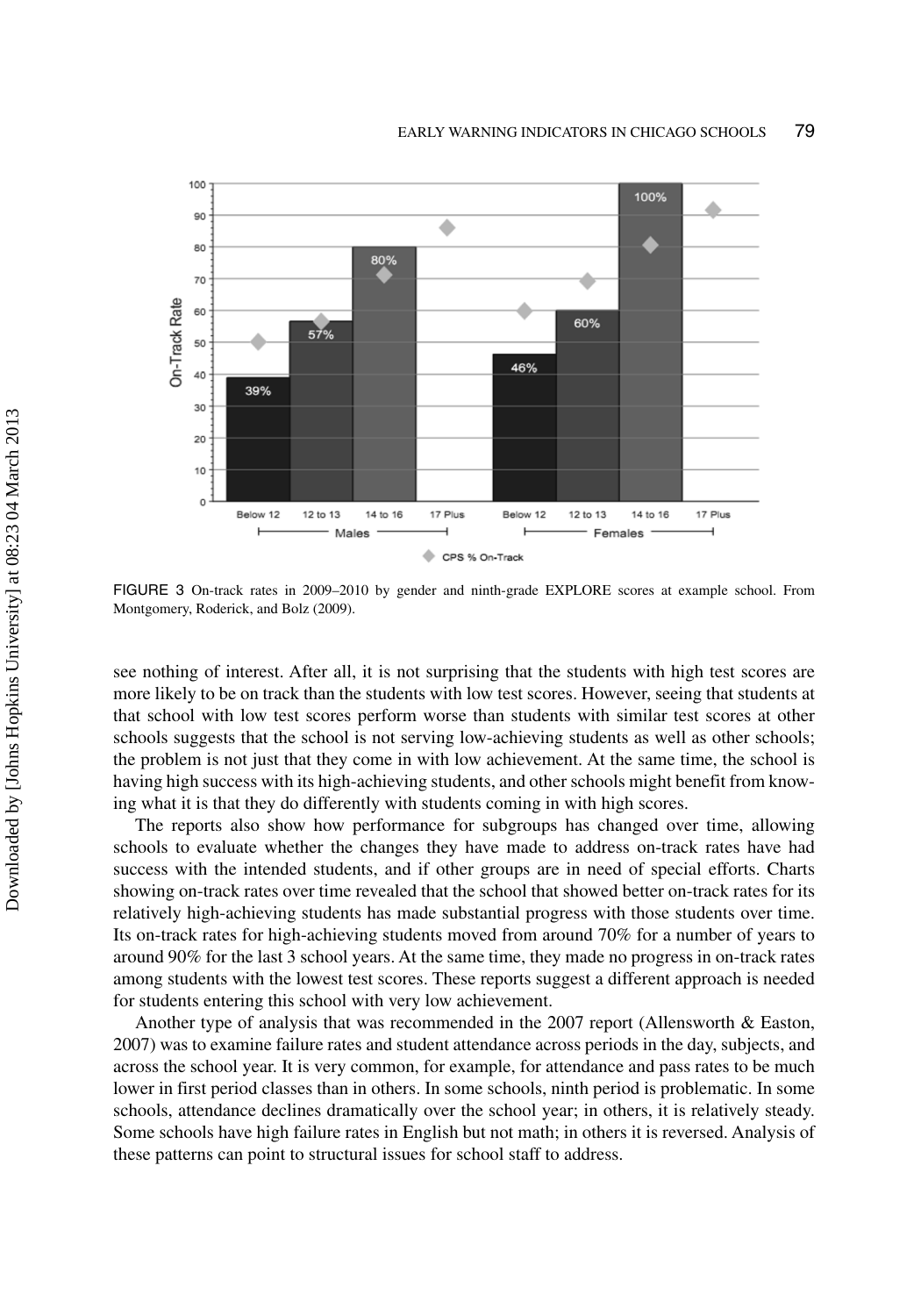# HAS ATTENTION TO INDICATORS MADE A DIFFERENCE FOR STUDENT ACHIEVEMENT?

At a minimum, we hope to see that on-track rates have been improving since all of these data reports have been made available to Chicago's schools. Figure 4 shows on-track rates in Chicago from 2001 through 2011. Beginning in 2003, the ninth-grade on-track metric became part of the district accountability system for high schools. That year saw a 1-year increase in on-track rates, up to 62%. With the exception of that one year, on-track rates hovered between 57% and 59% from 2001 to 2007. The first research report, which showed the importance of ninth-grade ontrack rates, came out in 2005. There was no discernible change in on-track rates with the release of that report, with on-track rates holding fairly steady at around 59% for the next several years. Although that report showed the importance of on-track rates, it did not give much information that would help schools work on the problem. The second research report which broke down the factors underlying on-track rates came out in spring 2007. There was a slight upturn in on-track rates the following year, in spring 2008, but it was not noticeably different from some of the prior years. In the 2008–2009 school year, the district started issuing its individual student data reports that schools could use to monitor students and develop intervention plans that targeted specific students. In that year, there was a large increase in on-track rates, up to 64%, much higher than any of the previous 8 years. In the following year, on-track rates rose again to 69%, and in the following year, to 73%.

Without a systematic investigation, examining changes in student outcomes, together with changes in practice around data, we cannot know for sure that the improvements resulted from data use. All we can say is that a dramatic change in student performance occurred at the same time when schools started getting individualized data about their students. These changes were



FIGURE 4 On-track rates in Chicago 2001–2011.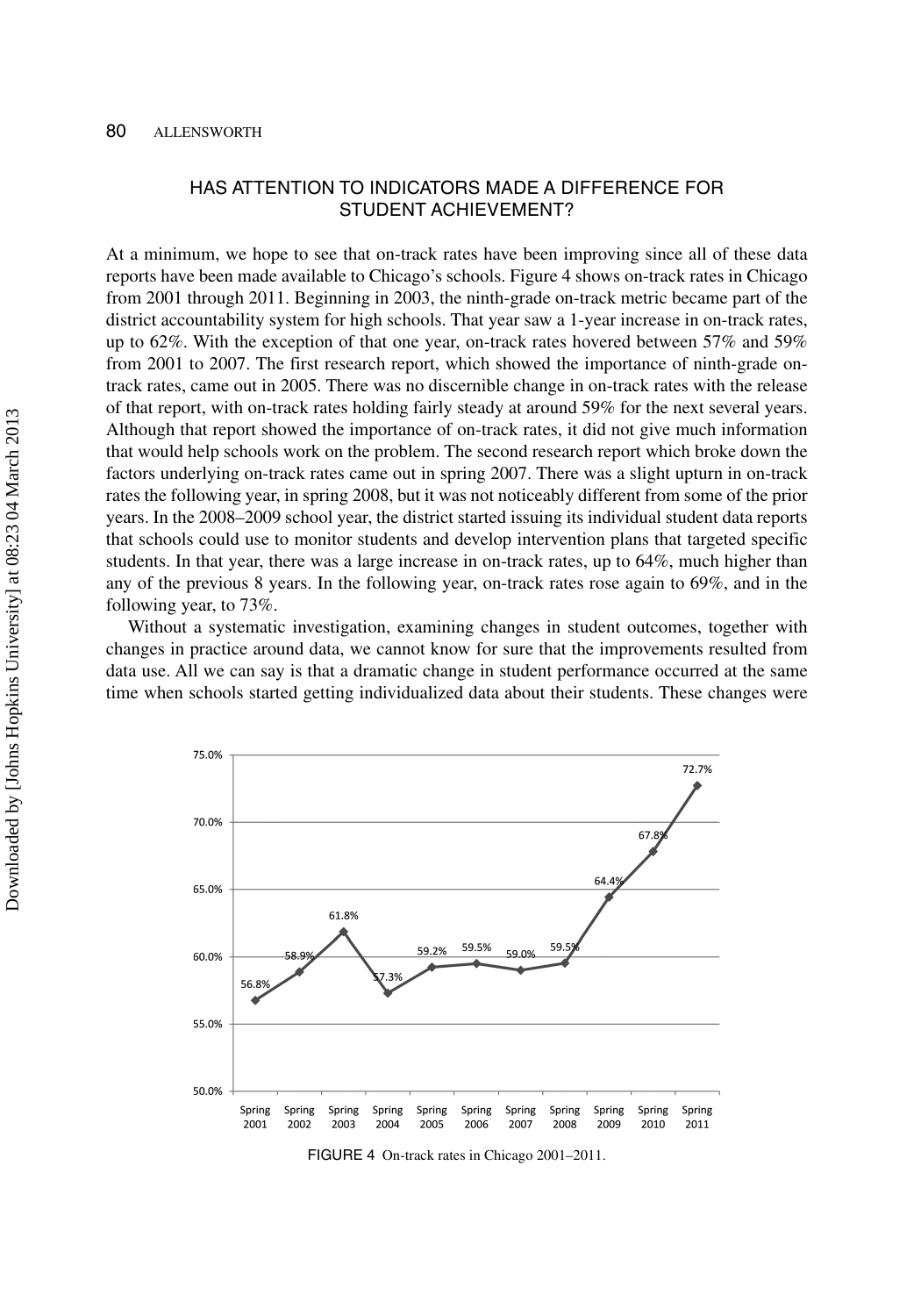larger than the change that accompanied the entrance of the metric into the district accountability system, and were sustained. Furthermore, they were not a result of students entering high school with stronger academic performance. Students' entering test scores on the exam given at the end of the eighth grade (the Illinois Standards Achievement Test, or  $ISAT<sup>11</sup>$ ) and the exam given at the beginning of ninth grade (the ACT Explore) have been flat (Luppescu et al., 2011). The trends are promising, but future research should rigorously examine the degree to which data use practices at high schools are associated with improvements in student performance.

### NINTH-G RADE INDICATORS HOLD PROMISE FOR IMPROVING GRADUATION RATES

 Low rates of high school graduation have been a difficult problem for many years. Chicago's efforts around using early warning indicators hold promise for leading many more students to make progress towards obtaining a diploma. The data tools, together with clear research evidence on why the indicators matter, provide a way to work on the issue of dropout that makes sense to school practitioners and that can be incorporated into their daily work.

One benefit of the indicators is that they help practitioners focus on the factors that directly affect graduation—whether students are coming to class and earning credits—rather than blaming the myriad factors that may be affecting attendance and effort in those classes. Students may be missing class and putting in low effort for many reasons, and these external factors should not be dismissed. Schools cannot hope to address all of them, however, and most educators will see them as outside the scope of their work. But it is within the scope of their job to try to help students succeed in their classes. It moves the focus from blaming students and their families to a problem that teachers and school staff can, and should, address. It provides a concrete way to reach out to students and families, as everyone works toward the shared goal of helping students make progress toward graduation. It allows more productive relationships between teachers and students and teachers and parents.

Data reports on the indicators help schools to be more systematic about their practices around graduation and dropout. The monitoring reports make it much more likely that students will not fall through the cracks when they start to disengage. They make it easier for schools to intervene before students fall so far behind in their classes that they cannot catch up. The school-level reports make it more likely that school will notice subgroups of students that are not being served well. As they compare their students' performances to those of similar students in other schools or in early cohorts, the reports can lead school teams to ask what other schools are doing differently, or how their practices have changed over the years. The data can lead to difficult but important conversations among school staff about where the school could be doing a better job in supporting its students to make progress towards graduation.

Continuing research is now examining the school and classroom conditions that seem to promote on-track rates. There is a great need to study how schools use the data reports and to determine which specific practices are associated with better outcomes. There is also a need to validate the improvements in on-track rates as mattering for later outcomes—discerning whether

<sup>&</sup>lt;sup>11</sup>ISAT is the state test that measures reading and mathematics achievement in grades 3 through 8 and science achievement in grades 4 and 7.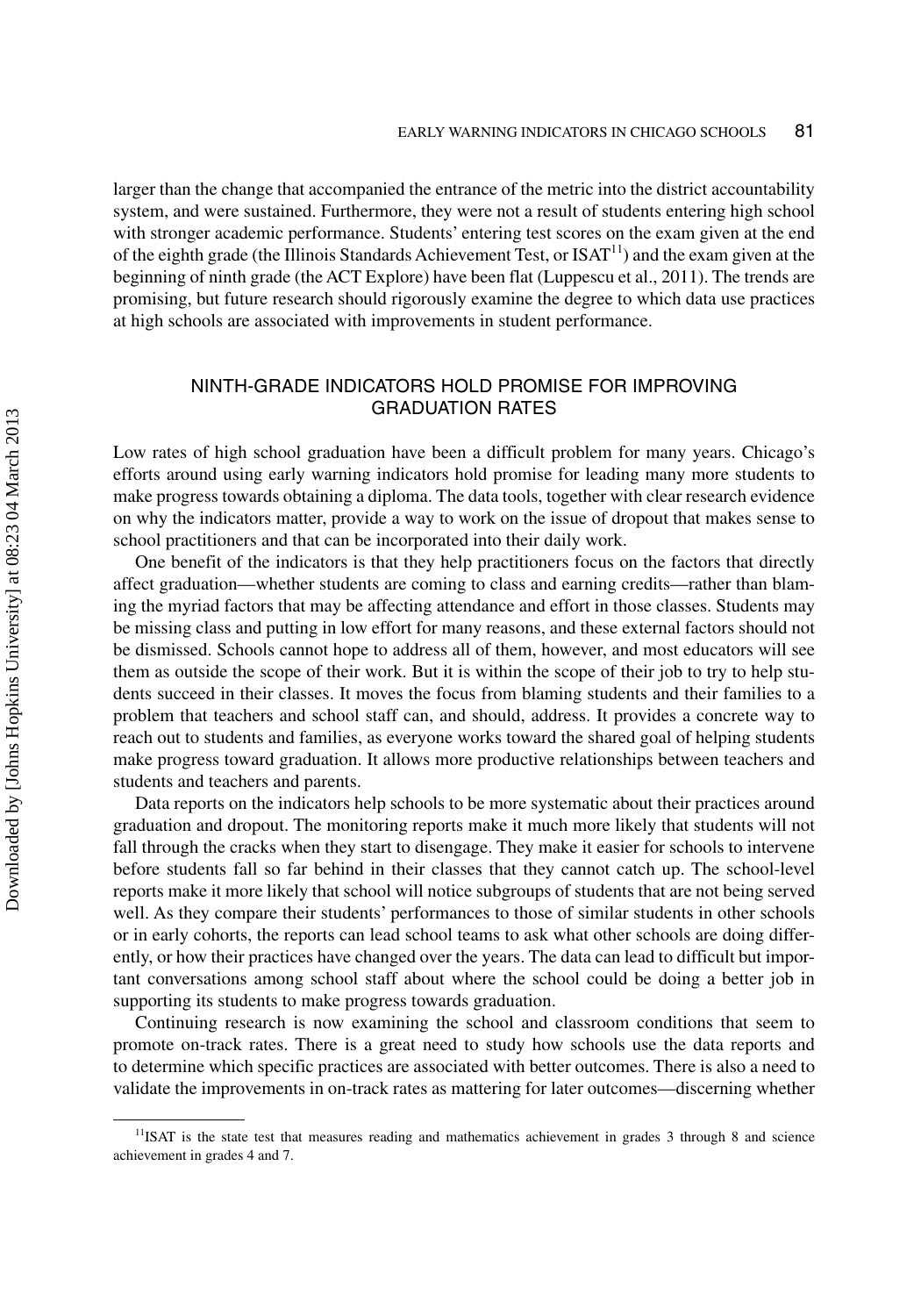#### 82 ALLENSWORTH

efforts to improve ninth-grade outcomes have long-term effects, or if they fade out after the first year of high school. A number of different elements came together to support the use of early warning indicators in schools in Chicago. There was pressure to improve on-track rates through district accountability structures that considered on track as one of many high school indicators. There was research that showed clear and strong associations between the indicators and eventual graduation. There were data tools that provided real-time information on which students needed support. There were data reports that school leaders could use to diagnose larger problems in the school and evaluate the success of past efforts. On-track rates improved when all of these elements were in place. Future work is needed to see which practices are most beneficial to schools as they work towards helping more students get on track and graduate.

#### ACKNOWLEDGEMENTS

I acknowledge my colleagues Melissa Roderick and John Easton, who drove much of the work at CCSR around the on-track indicator. My colleagues Melissa Roderick and John Easton drove much of the work at CCSR around the on-track indicator. Jenny Nagaoka and David Stevens provided very helpful feedback on this article, and Todd Rosenkranz, Jessica Puller, and Marisa de la Torre provided technical assistance. Nick Montgomery collaborated on the presentation that generated this article. David Stevens, Amber Stitziel Pareja, David Johnson, Marisa de la Torre, Todd Rosenkranz, and Desmond Patton worked with me on the Focus on Freshman study of the transition to high school. CCSR is very grateful to the Spencer Foundation for supporting work of CCSR around high school graduation, dropout, and on-track rates.

#### **REFERENCES**

- Alexander, K. L., Entwisle, D. R., & Dauber, S. L. (2003). *On the success of failure: A reassessment of the effects of retention in the primary grades*. Cambridge, MA: Cambridge University Press.
- Ali, K., Basley, J., Flores, Q., Goud, L., Jackson, M. K., Jones, I., … Thomas, R. (2010). *Freshman on-track: A guide to help you keep your freshmen on-track to graduate*. Chicago, IL: Chicago Public Schools Department of Graduation Pathways. http://www.chooseyourfuture.org/sites/default/files/fot-freshmen-on-track-handbook.pdf.
- Allensworth, E. M., & Easton, J. Q. (2005). *The on-track indicator as a predictor of high school graduation*. Chicago, IL: Consortium on Chicago School Research.
- Allensworth, E. M., & Easton, J. Q. (2007). *What matters for staying on-track and graduating in Chicago Public High Schools: A close look at course grades*, *failures and attendance in the freshman year*. Chicago, IL: Consortium on Chicago School Research.
- Benner, A. D. (2011). The transition to high school: Current knowledge, future directions*. Educational Psychology Review*, *23*, 299–328. doi: 10.1007/s10648-011-9152-0
- Benner A. D., & Graham, S. (2009). The transition to high school as a developmental process among multiethnic urban youth. *Child Development*, *80*, 356–376. doi: 10.1111/j.1467-8624.2009.01265.x
- Finn, J. D. (1989). Withdrawing from school. *Review of Educational Research*, *59*, 117–142. doi: 10.3102/ 00346543059002117
- Gleason, P., & Dynarski, M. (2002). Do we know whom to serve? Issues in using risk factors to identify dropouts. *Journal of Education for Students Placed at Risk*, *7*, 25–41. doi: 10.1207/S15327671ESPR0701\_3
- Luppescu, S., Allensworth, E. M., Moore, P., de la Torre, M., Murphy, J., & Jagesic, S. (2011). *Trends in Chicago's schools across three eras of reform*. Chicago, IL: Consortium on Chicago School Research.